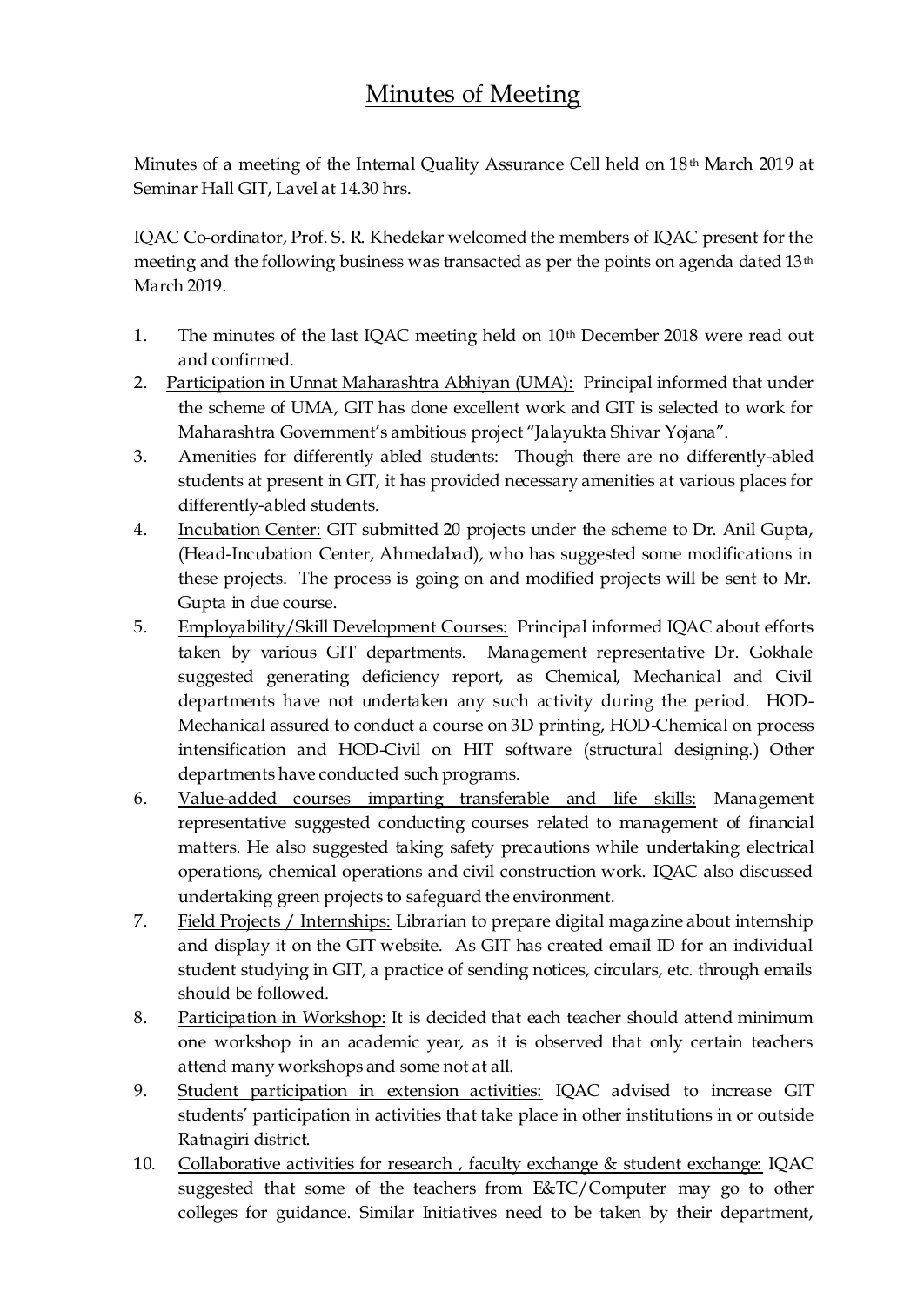especially chemical engineering department to develop ties with Institute of chemical Technology and Gharda Scientific Research foundation. Initiatives with Tata training center to be strengthened.

- 11. MoUs signed with industry-institutions: It is decided that each department in GIT should sign a minimum of 10 MoUs with other institutions or industries, out of which 5 should be live. MOU should be related to teaching –learning process integration with the out of syllabus topics and industry related laboratory. The concept of industry sponsored courses relate to syllabus in accordance with modern technology approved by BOS and will be administered jointly by in house faculty and faculty drawn from industry , preferably administered through industry sponsored laboratory. All departments to strive for such establishment of industry sponsored laboratory and design of syllabus with the approval of BOS.
- 12. Development programs for support staff: Each department to start some activity for support staff to increase their value from students' point of view. Also, HODs to identity 1 support staff to be sent for training in a reputed institute.
- 13. Teaching Method: Looking at the difficulty in understanding subject matter by GIT students, principal suggested using the old method of displaying models in each classroom. It was agreed that every department should make provision for it.
- 14. Training & Placement Activities: TPO to give proposal about training & placement activities to be undertaken by him.
- 15 Laboratory Manual: All laboratories should now prepare updated Laboratory Manuals. Laboratory manuals should include equipment manual, experimental set up manuals apart from Laboratory manuals required by syllabus.
- 15. Suggestions/Remarks by Dr. V. R. Ambike (Sr. Manager, GCL): (a) Institute to get feedback from students about outside lectures /workshops/seminars and review of feedback from improvement point of view. (b) Take the necessary steps to increase communication skills between students-teachers. (c) To develop administrative capacity in students. (d) To capture updated technology as far as possible
- 16 ICT: Principle informed that all 19 classrooms of GIT are being converted to multimedia classrooms involving installation of computer, projector LCD screen and Wi-Fi enabled speakers.
- 17 Faculty/Students Publication: Principal informed that faculty and student publication have been collated and will be published in "GIT: Engineering Research Magazine".
- 18 Gender equity programs: IQAC took review of gender equity programs under taken by women development cell and requested administration to prepare detail statistic about no of girls students enrollment, number of girls students drop out and statistics related to enrollment with respect to choice of engineering discipline.
- 19. Initiatives for locational advantages and disadvantages: IQAC noted that due to construction of four lengths Mumbai-Goa highway, connectivity to capital of the state will be better and it will improve the admission status. IQAC also discussed GIT participation in construction and quality control of high-way construction activity. The civil engineering of department informed that majority if concrete testing of the high-way has been carried out in GIT laboratory. He also informed that testing related to input raw material was carried out in GIT laboratory. IQAC suggested following new initiatives